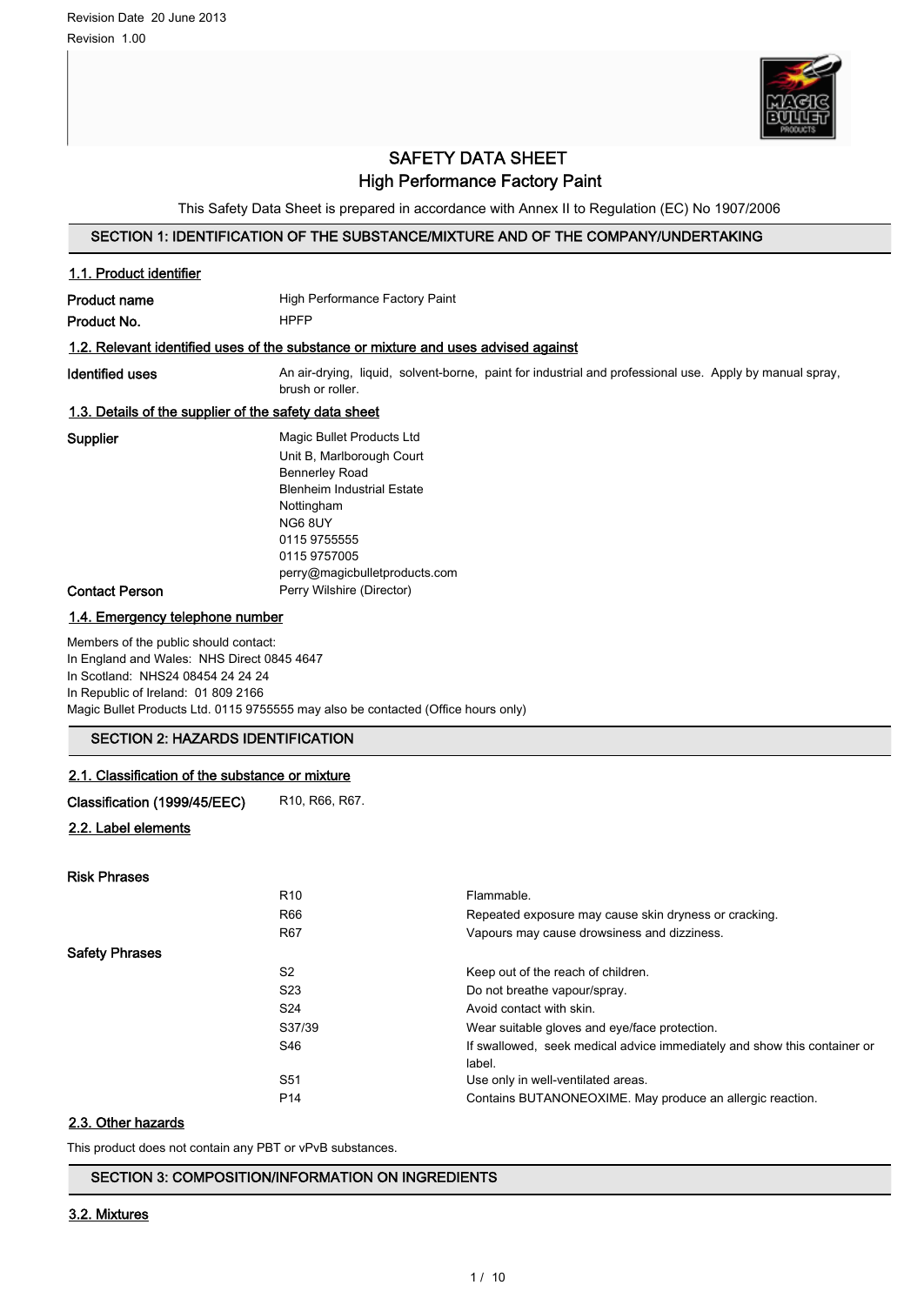| HYDROCARBONS, C9 - C11. n-alkanes, isoalkanes, cyclics, <2% aromatics                                                                                 |                   | 25 - 50%                                                                           |
|-------------------------------------------------------------------------------------------------------------------------------------------------------|-------------------|------------------------------------------------------------------------------------|
| CAS-No.:                                                                                                                                              | EC No.: 919-857-5 | Registration Number: 01-2119463258-33-xxxx                                         |
| Classification (EC 1272/2008)<br>Flam. Liq. 3 - H226<br><b>EUH066</b><br>STOT Single 3 - H336<br>Asp. Tox. 1 - H304                                   |                   | Classification (67/548/EEC)<br>Xn; R65.<br>R10, R66, R67.                          |
| 99422018                                                                                                                                              |                   | $1 - 5%$                                                                           |
| CAS-No.:                                                                                                                                              | EC No.: 907-495-0 | Registration Number: 01-2119545465-35-0000                                         |
| Classification (EC 1272/2008)<br>Aquatic Chronic 3 - H412                                                                                             |                   | Classification (67/548/EEC)<br>R <sub>52</sub> .                                   |
| 1-METHOXY-2-PROPANOL                                                                                                                                  |                   | $1 - 5%$                                                                           |
| CAS-No.: 107-98-2                                                                                                                                     | EC No.: 203-539-1 | Registration Number: 01-2119457435-35-xxxx                                         |
| Classification (EC 1272/2008)<br>Flam. Liq. 3 - H226<br>STOT Single 3 - H336                                                                          |                   | Classification (67/548/EEC)<br>R <sub>10</sub><br>R67                              |
| <b>BUTANONEOXIME</b>                                                                                                                                  |                   | $0.1 - 1%$                                                                         |
| CAS-No.: 96-29-7                                                                                                                                      | EC No.: 202-496-6 | Registration Number: 01-2119539477-28                                              |
| Classification (EC 1272/2008)<br>Acute Tox. 4 - H312<br>Eye Dam. 1 - H318<br>Skin Sens. 1 - H317<br>Carc. 2 - H351                                    |                   | Classification (67/548/EEC)<br>Carc. Cat. 3;R40<br>Xn; R21<br>R43<br>Xi, R41       |
| 2-METHOXY-1-METHYLETHYL ACETATE                                                                                                                       |                   | $0.1 - 5%$                                                                         |
| CAS-No.: 108-65-6                                                                                                                                     | EC No.: 203-603-9 | Registration Number: 01-2119475791-29                                              |
| Classification (EC 1272/2008)<br>Flam. Liq. 3 - H226                                                                                                  |                   | Classification (67/548/EEC)<br>R <sub>10</sub>                                     |
| SOLVENT NAPHTHA (PETROLEUM) LIGHT AROMATIC                                                                                                            |                   | $0.1 - 1%$                                                                         |
| CAS-No.: 64742-95-6                                                                                                                                   | EC No.: 265-199-0 | Registration Number: 01-2119455851-35                                              |
| Classification (EC 1272/2008)<br>Flam. Liq. 3 - H226<br><b>EUH066</b><br>STOT Single 3 - H335, H336<br>Asp. Tox. 1 - H304<br>Aquatic Chronic 2 - H411 |                   | Classification (67/548/EEC)<br>Xn; R65.<br>Xi, R37.<br>N;R51/53.<br>R10, R66, R67. |

The Full Text for all R-Phrases and Hazard Statements are Displayed in Section 16.

## Ingredient notes

Substances presenting a health or environmental hazard within the meaning of the Dangerous Substances Directive 67/548/EEC or Regulation (EC) No. 1272/2008, assigned a Community workplace exposure limit, classified as PBT/vPvB or included in the Candidate List.

## Composition Comments

The data shown are in accordance with the latest EC Directives.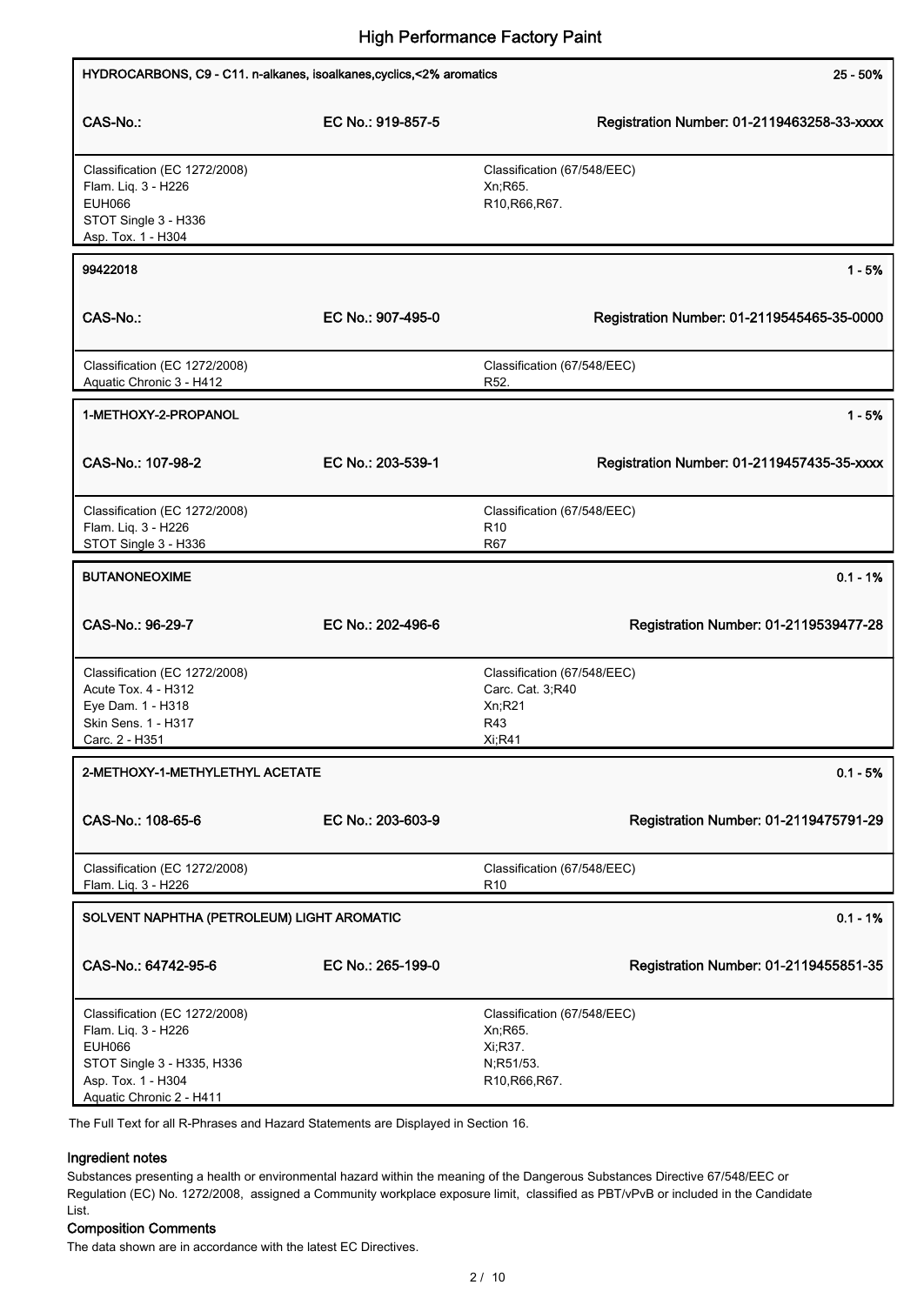### SECTION 4: FIRST AID MEASURES

## 4.1. Description of first aid measures

### General information

In all cases of doubt, or when symptoms persist, seek medical attention.

Never give anything by mouth to an unconscious person.

If unconscious place in recovery position and seek medical advice.

#### Inhalation

Remove to fresh air, keep patient warm and at rest.

If breathing is irregular or stopped, administer artificial respiration.

## Ingestion

If accidentally swallowed rinse the mouth with plenty of water (only if the person is conscious) and obtain immediate medical attention. Keep at rest. Do NOT induce vomiting.

#### Skin contact

Remove contaminated clothing.

Wash skin thoroughly with soap and water or use recognised skin cleanser.

Do NOT use solvents or thinners.

#### Eye contact

Remove contact lenses, irrigate copiously with clean, fresh water, holding the eyelids apart for at least 10 minutes and seek immediate medical advice.

#### 4.2. Most important symptoms and effects, both acute and delayed

#### Inhalation.

In case of overexposure, organic solvents may depress the central nervous system causing dizziness and intoxication, and at very high concentrations unconsciousness and death.

#### Ingestion

Ingestion may cause nausea, diarrhoea and vomiting.

### Skin contact

Prolonged or repeated contact with skin may cause soreness, irritation or dry skin due to a defatting action.

## Eye contact

The liquid splashed in the eyes may cause irritation and reversible damage.

#### 4.3. Indication of any immediate medical attention and special treatment needed

No specific first aid measures noted.

#### SECTION 5: FIREFIGHTING MEASURES

# 5.1. Extinguishing media

#### Extinguishing media

recommended: alcohol resistant foam, CO2, powders, water spray/mist

# Unsuitable extinguishing media

Do not use water jet as an extinguisher, as this will spread the fire.

## 5.2. Special hazards arising from the substance or mixture

#### Hazardous combustion products

In case of fire, toxic gases (CO, CO2, NOx) may be formed.

# Unusual Fire & Explosion Hazards

#### Fire will produce dense black smoke.

Exposure to decomposition products may cause a health hazard. Appropriate breathing apparatus may be required.

#### 5.3. Advice for firefighters

#### Special Fire Fighting Procedures

Cool closed containers exposed to fire with water.

Do not allow run-off from fire fighting to enter drains or water courses.

## Protective equipment for fire-figthers

Self contained breathing apparatus and full protective clothing must be worn in case of fire.

# SECTION 6: ACCIDENTAL RELEASE MEASURES

# 6.1. Personal precautions, protective equipment and emergency procedures

Exclude sources of ignition and ventilate the area. Avoid breathing vapours.

Refer to protective measures listed in sections 7 and 8.

#### 6.2. Environmental precautions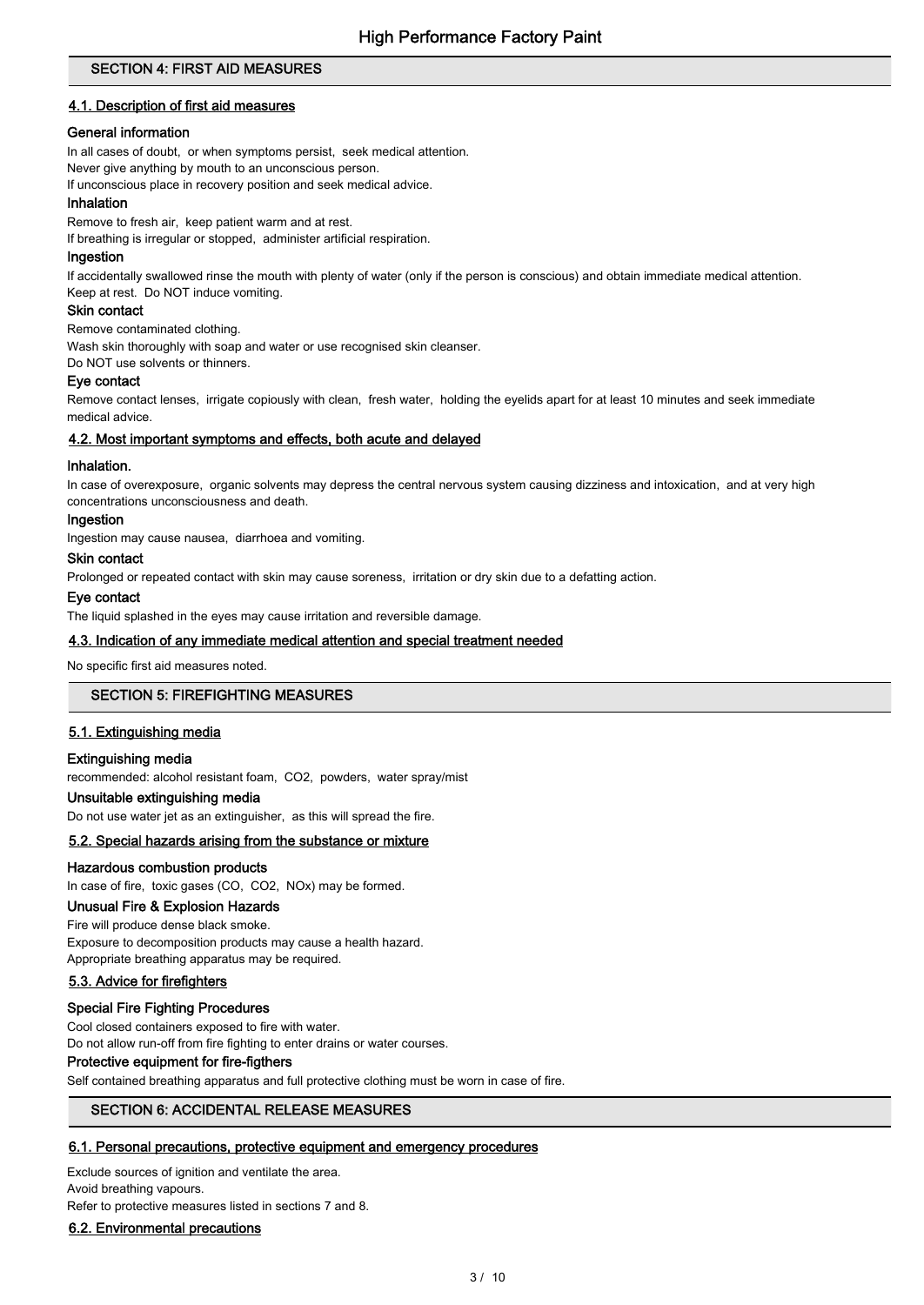Do not allow to enter drains or watercourses.

If the product contaminates lakes, rivers or sewage, inform appropriate authorities in accordance with local regulations.

## 6.3. Methods and material for containment and cleaning up

Contain and collect spillage with non-combustible absorbent materials, e.g. sand, earth, vermiculite, diatomaceous earth and place in container for disposal according to local regulations (see section 13). Clean preferably with a detergent - avoid use of solvents.

## 6.4. Reference to other sections

For personal protection, see section 8. For waste disposal, see section 13.

# SECTION 7: HANDLING AND STORAGE

## 7.1. Precautions for safe handling

The Manual Handling Operations Regulations may apply to the handling of containers of this product.

To assist employers, the following method of calculating the weight for any pack size is given. Take the pack size volume in litres and multiply this figure by the specific gravity value given in Section 9. This will give the net weight of the coating in kilograms. Allowance will then have to be made for the immediate packaging to give an approximate gross weight.

Prevent the creation of flammable or explosive concentrations of vapour in air and avoid vapour concentration higher than the occupational exposure limits.

In addition, the product should only be used in areas from which all naked lights and other sources of ignition have been excluded. Electrical equipment should be protected to the appropriate standard.

Mixture may charge electrostatically: always use earthing leads when transferring from one container to another.

Operators should wear anti-static footwear and clothing and floors should be of the conducting type.

Isolate from sources of heat, sparks and open flame.

Non-sparking tools should be used.

Avoid skin and eye contact.

Avoid the inhalation of dust, particulates and spray mist arising from the application of this mixture.

Avoid inhalation of dust from sanding.

Smoking, eating and drinking should be prohibited in application area.

For personal protection see Section 8.

Never use pressure to empty: container is not a pressure vessel.

Always keep in containers of same material as the original one.

Comply with the health and safety at work laws.

Do not allow to enter drains or water courses.

Wash hands before eating and before leaving the site.

Remove contaminated clothing and protective equipment before entering eating areas.

Information on fire and explosion protection.

Vapours are heavier than air and may spread along floors.

Vapours may form explosive mixtures with air.

When operators, whether spraying or not, have to work inside the spray booth, ventilation is unlikely to be sufficient to control particulates and solvent vapour in all cases. In such circumstances they should wear a compressed air-fed respirator during the spraying process and until such time as the particulates and solvent vapour concentration has fallen below the exposure limits.

Materials such as cleaning rags, paper wipes and protective clothing, which are contaminated with the product may spontaneously self-ignite some hours later. To avoid the risks of fires, all contaminated materials, preferably soaked with water, should be stored in purpose-built containers or in metal containers with tight-fitting self-closing lids.

Contaminated materials should be removed from the workplace at the end of each working day and be stored outside.

# 7.2. Conditions for safe storage, including any incompatibilities

Store in accordance with the Dangerous Substances and Explosive Atmospheres Regulations (DSEAR). The requirements are given in the HSE Approved Code of Practice and Guidance, Storage of Dangerous Substances: DSEAR.

The principles contained in the HSE guidance note Chemical Warehousing: The Storage of Packaged Dangerous Substances, should be observed when storing this product.

Notes on joint storage.

Store away from oxidising agents, from strongly alkaline and strongly acid materials as well of amines, alcohols and water.

Additional information on storage conditions

Observe label precautions.

Store between 5 and 25 °C in a dry, well ventilated place away from sources of heat and direct sunlight.

Keep container tightly closed.

Keep away from sources of ignition.

No smoking.

Prevent unauthorised access.

Containers which are opened must be carefully resealed and kept upright to prevent leakage.

# 7.3. Specific end use(s)

The identified uses for this product are detailed in Section 1.2.

# SECTION 8: EXPOSURE CONTROLS/PERSONAL PROTECTION

# 8.1. Control parameters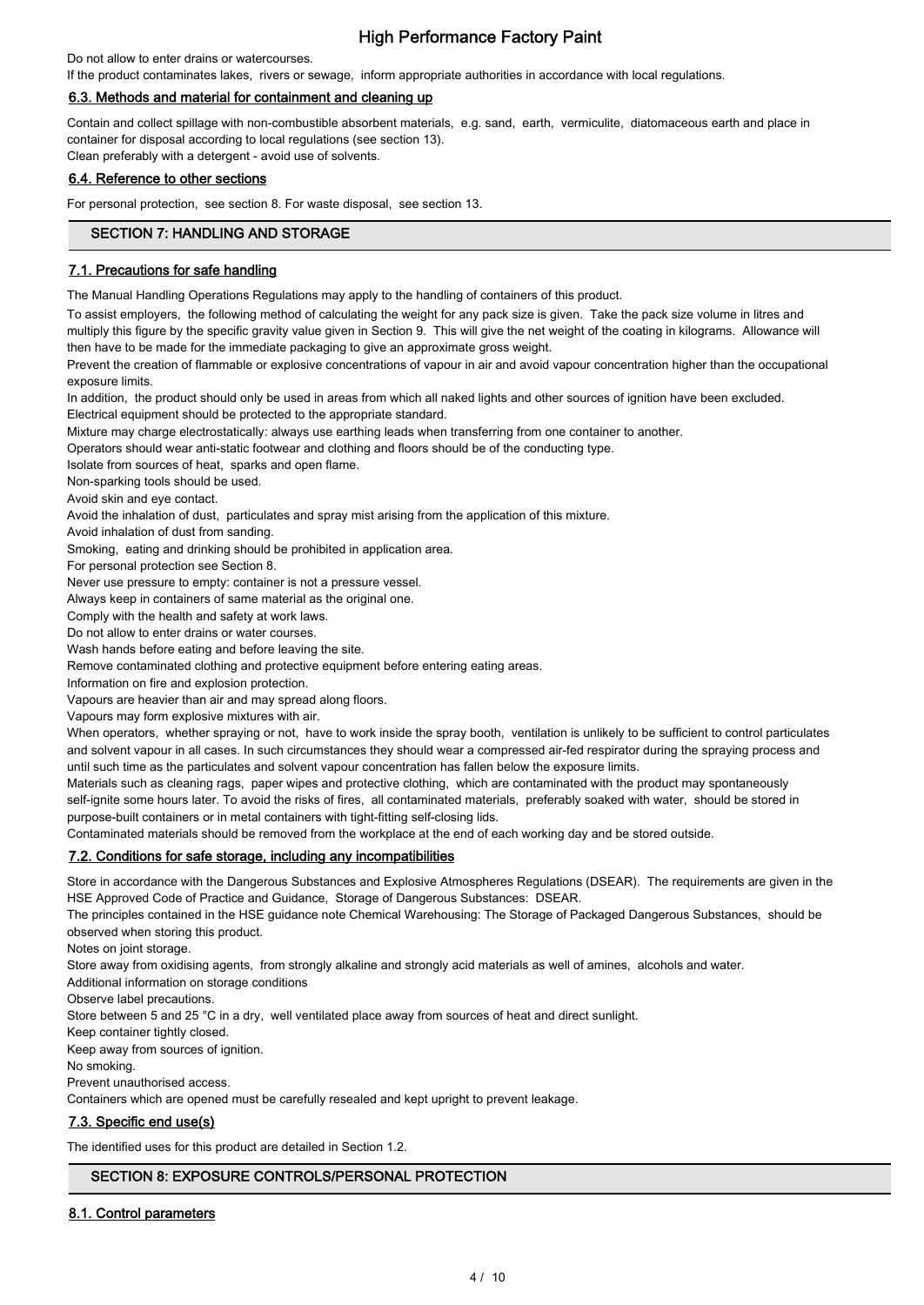| Name                                                                     | <b>STD</b> |                | TWA - 8 Hrs             |                | STEL - 15 Min    | <b>Notes</b> |
|--------------------------------------------------------------------------|------------|----------------|-------------------------|----------------|------------------|--------------|
| 1-METHOXY-2-PROPANOL                                                     | WEL        | 100<br>ppm(Sk) | 375<br>mg/m3(Sk)        | 150<br>ppm(Sk) | 560<br>mg/m3(Sk) |              |
| 12-METHOXY-1-METHYLETHYL ACETATE                                         | <b>WEL</b> | 50 ppm(Sk)     | 274<br>mq/m3(Sk)        | 100<br>ppm(Sk) | 548<br>mq/m3(Sk) |              |
| 99422018                                                                 | <b>WEL</b> |                | 10 $mg/m3$<br>resp.dust |                |                  |              |
| <b>IBUTANONEOXIME</b>                                                    | <b>SUP</b> | $10$ ppm       |                         |                |                  |              |
| HYDROCARBONS, C9 - C11. n-alkanes,<br>isoalkanes, cyclics, <2% aromatics | <b>SUP</b> |                | 1000 mg/m3              |                |                  |              |
| SOLVENT NAPHTHA (PETROLEUM) LIGHT<br><b>AROMATIC</b>                     | <b>SUP</b> | 25 ppm         | $120$ mg/m $3$          |                |                  |              |

WEL = Workplace Exposure Limit.

#### Ingredient Comments

According to EH40 - List of approved workplace exposure limits.

## 8.2. Exposure controls

#### Protective equipment



#### Process conditions

# Provide eyewash station.

## Engineering measures

Provide adequate ventilation. Where reasonably practicable this should be achieved by the use of local exhaust ventilation and good general extraction.

If local exhaust ventilation and good general extraction are not sufficient to maintain concentrations of solvent vapour below the OEL, suitable respiratory protection must be worn.

 Dry sanding, flame cutting and/or welding of the dry paint film may give rise to dust and/or hazardous fumes. Wet sanding should be used wherever possible. If exposure cannot be avoided by the provision of local exhaust ventilation, suitable respiratory protective equipment should be used.

See Respiratory Equipment below.

## Respiratory equipment

Air-fed protective respiratory equipment should be worn by spray operators even when good ventilation is provided.

In other operations, if local exhaust ventilation and good general extraction are not sufficient to maintain concentrations of particulates and solvent vapour below the OEL, suitable respiratory protection must be worn.

#### Hand protection

For prolonged or repeated handling, use PE, PVA or Viton gloves.

The instructions and information provided by the glove manufacturer on use, storage, maintenance and replacement must be followed. Gloves should be replaced regularly and if there is any sign of damage to the glove material. Always ensure that gloves are free from defects and that they are stored and used correctly. The performance or effectiveness of the glove may be reduced by physical/ chemical damage and poor maintenance.

Barrier creams may help to protect the exposed areas of the skin, they should however not be applied once exposure has occurred.

#### Eye protection

Use safety eyewear designed to protect against splash of liquids.

#### Other Protection

Wear appropriate clothing to prevent any possibility of skin contact.

#### Hygiene measures

DO NOT SMOKE IN WORK AREA! Wash at the end of each work shift and before eating, smoking and using the toilet. Promptly remove any clothing that becomes contaminated. Use appropriate skin cream to prevent drying of skin. When using do not eat, drink or smoke.

# Skin protection

Personnel should wear anti-static clothing made of natural fibre or of high temperature resistant synthetic fibre.

#### SECTION 9: PHYSICAL AND CHEMICAL PROPERTIES

#### 9.1. Information on basic physical and chemical properties

| Appearance   | Viscous liquid.       |
|--------------|-----------------------|
| Colour       | Various               |
| <b>Odour</b> | Hydrocarbon.          |
| Solubility   | Immiscible with water |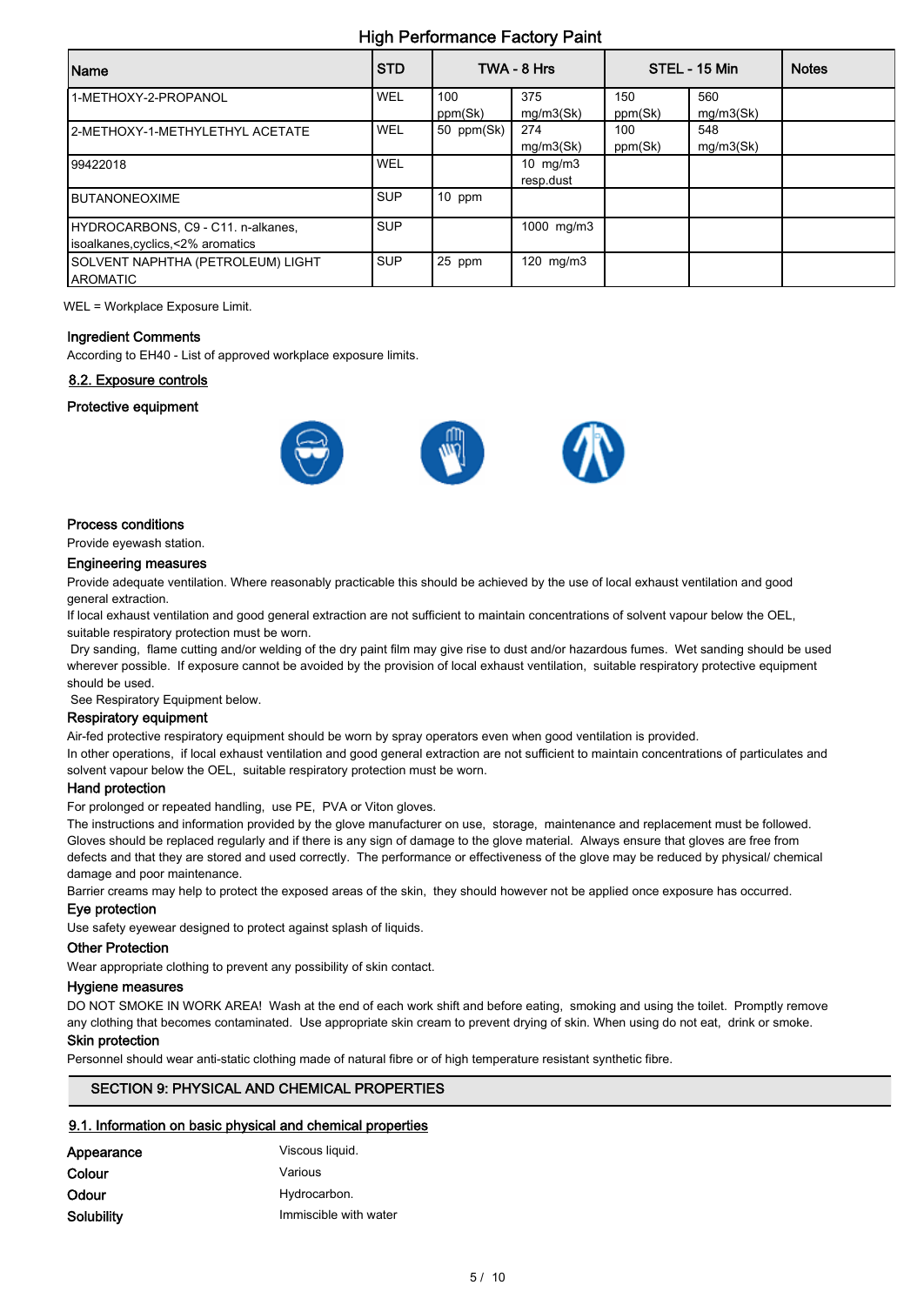| Initial boiling point and boiling         | 145 - 200°C 760 mm Hg                                  |
|-------------------------------------------|--------------------------------------------------------|
| range                                     |                                                        |
| Melting point (°C)                        | $<$ -20 $^{\circ}$ C                                   |
|                                           | Data shown for Naphtha (Petroleum), Hydrotreated Heavy |
| <b>Relative density</b>                   | 1.0 - 1.2 @ 20 $^{\circ}$ C                            |
| Vapour density (air=1)                    | Heavier than air                                       |
| Vapour pressure                           | $0.21$ kPa $20^{\circ}$ C                              |
|                                           | Data shown for Naphtha (Petroleum), Hydrotreated Heavy |
| <b>Evaporation rate</b>                   | 0.11                                                   |
|                                           | Data shown for Naphtha (Petroleum), Hydrotreated Heavy |
| pH-Value, Conc. Solution                  |                                                        |
| Not determined.                           |                                                        |
| <b>Viscosity</b>                          | 6.5 - 7.5 poise Rotothinner Viscometer @ 20°C          |
| Flash point (°C)                          | 38 - 40°C Sh CC (Setaflash closed cup).                |
| Auto Ignition Temperature (°C)            | 230 - 270°C                                            |
| Flammability Limit - Lower(%)             | 0.6                                                    |
| Flammability Limit - Upper(%)             | 8                                                      |
|                                           | Data shown for Naphtha (Petroleum), Hydrotreated Heavy |
| 9.2. Other information                    |                                                        |
| <b>Volatile Organic Compound</b><br>(VOC) | 380 - 400 g/litre                                      |
| <b>Volatile Organic Compound</b><br>(VOC) | $31 - 36$ g/100 g                                      |
|                                           |                                                        |

## SECTION 10: STABILITY AND REACTIVITY

## 10.1. Reactivity

Stable under recommended storage and handling conditions (see section 7). When exposed to high temperatures may produce hazardous decomposition products.

### 10.2. Chemical stability

Stable under recommended storage and handling conditions (see section 7). In a fire, hazardous decomposition products may be produced.

#### 10.3. Possibility of hazardous reactions

Keep away from oxidising agents, strongly alkaline and strongly acid materials in order to avoid exothermic reactions Risk of self-ignition of used cleaning rags, paper wipes etc. Contaminated materials should be soaked in water and placed in a closed metal container before disposal

#### 10.4. Conditions to avoid

Avoid heat, flames and other sources of ignition. When exposed to high temperatures may produce hazardous decomposition products.

#### 10.5. Incompatible materials

#### Materials To Avoid

Keep away from oxidising agents, strongly alkaline and strongly acid materials in order to avoid exothermic reactions

#### 10.6. Hazardous decomposition products

such as carbon monoxide and dioxide, smoke, oxides of nitrogen etc.

### SECTION 11: TOXICOLOGICAL INFORMATION

#### 11.1. Information on toxicological effects

```
Acute Toxicity (Dermal LD50) > 15000 mg/kg Rat
```
Data shown for Naphtha (Petroleum), Hydrotreated Heavy

#### General information

There are no data available on the mixture itself.

 The mixture has been assessed following the conventional method of the Dangerous Preparations Directive 1999/45/EC and classified for toxicological hazards accordingly. See sections 2 and 3 for details.

## Inhalation

Exposure to component solvents vapours concentration in excess of the stated occupational exposure limit may result in adverse health effects such as mucous membrane and respiratory system irritation and adverse effects on kidney, liver and central nervous system.

#### Ingestion

Ingestion may cause nausea, diarrhoea and vomiting.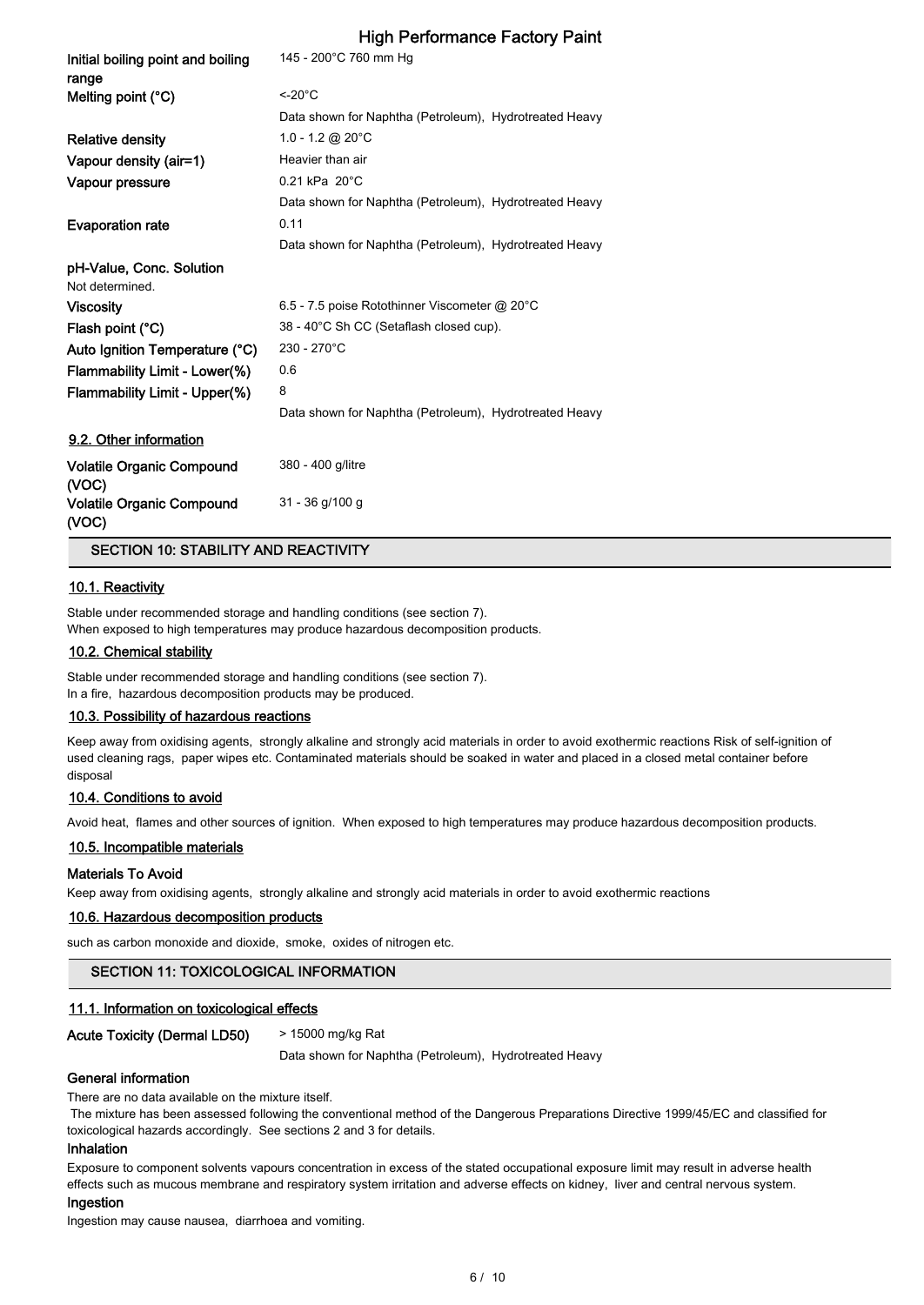# Skin contact

Repeated or prolonged contact with the mixture may cause removal of natural fat from the skin resulting in non-allergic contact dermatitis and absorption through the skin.

## Eye contact

Irritating and may cause redness and pain. The liquid splashed in the eyes may cause irritation and reversible damage.

#### Route of entry

This takes into account, where known, delayed and immediate effects and also chronic effects of components from short-term and long-term exposure by oral, inhalation and dermal routes of exposure and eye contact.

#### Medical Symptoms

Symptoms and signs include headache, dizziness, fatigue, muscular weakness, drowsiness and in extreme cases, loss of consciousness.

Solvents may cause some of the above effects by absorption through the skin.

#### Medical Considerations

This takes into account, where known, delayed and immediate effects and also chronic effects of components from short-term and long-term exposure by oral, inhalation and dermal routes of exposure and eye contact.

# SECTION 12: ECOLOGICAL INFORMATION

#### **Ecotoxicity**

There are no data available on the mixture itself. The mixture has been assessed following the conventional method of the Dangerous Preparations Directive 1999/45/EC and is not classified as dangerous for the environment.

#### 12.1. Toxicity

#### Acute Fish Toxicity

There is no toxicity data for this product.

#### 12.2. Persistence and degradability

## **Degradability**

There are no data on the degradability of this product.

#### 12.3. Bioaccumulative potential

#### Bioaccumulative potential

No data available on bioaccumulation.

## 12.4. Mobility in soil

#### Mobility:

The product is immiscible with water and will spread on the water surface. The product contains organic solvents which will evaporate easily from all surfaces.

#### 12.5. Results of PBT and vPvB assessment

This product does not contain any PBT or vPvB substances.

#### 12.6. Other adverse effects

Not determined.

#### SECTION 13: DISPOSAL CONSIDERATIONS

#### General information

Do not allow into drains or water courses or dispose of where ground or surface waters mey be affected.

#### 13.1. Waste treatment methods

#### Waste Class

The European Waste Catalogue classification of this product, when disposed of as waste is:

Waste Code: Name of Waste (according to Directive 2000/532/EC):

08 01 11 Waste paint and varnish containing organic solvents or other dangerous substances

If this product is mixed with other wastes, the original waste product code may no longer apply and the appropriate code should be assigned.

For further information contact your local waste authority.

Using the information provided in this safety data sheet, advice should be obtained from the relevant environment agency whether the Hazardous Waste Regulations apply.

Empty containers must be scrapped or reconditioned.

Dispose of empty containers contaminated by the product in accordance with local or national legal provisions.

# SECTION 14: TRANSPORT INFORMATION

#### Road Transport Notes **VISCOUS FLAMMABLE LIQUID DEROGATION**

In pack sizes less than 450 litres, under the terms of 2.2.3.1.5, this product is not subject to the provisions of ADR. These provisions do not apply to air transport.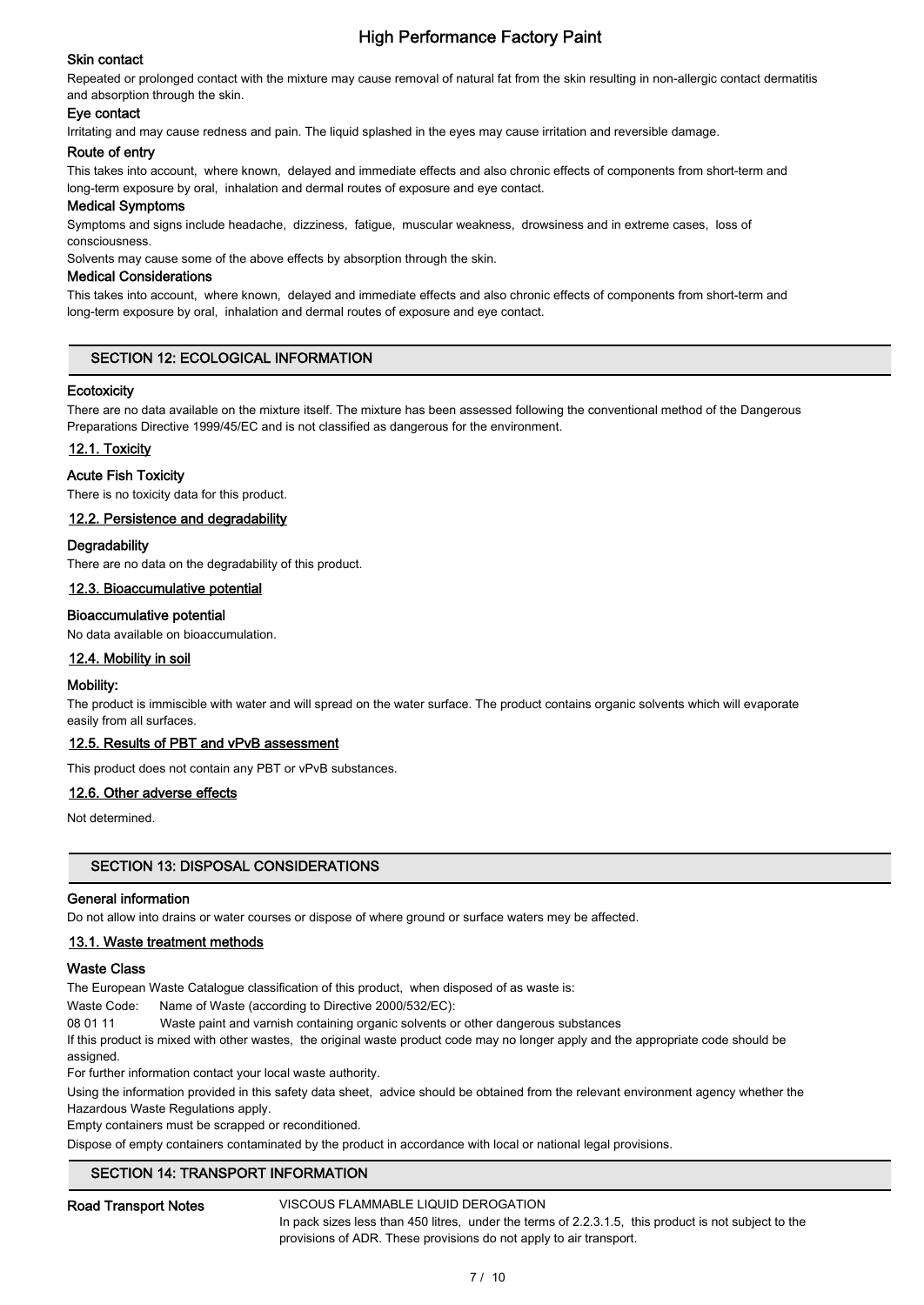|                               | <b>High Performance Factory Paint</b>                                                                                                                                                                                                                                                           |
|-------------------------------|-------------------------------------------------------------------------------------------------------------------------------------------------------------------------------------------------------------------------------------------------------------------------------------------------|
| <b>Sea Transport Notes</b>    | VISCOUS FLAMMABLE LIQUID DEROGATION:                                                                                                                                                                                                                                                            |
|                               | In pack sizes up to and including 30 litres, under the terms of 2.3.2.5, this product is not subject to the<br>packaging, labelling and marking requirements of the IMDG Code, but both full documentation and<br>placarding of cargo transport units is still required.                        |
| Air Transport Notes           | VISCOUS FLAMMABLE LIQUID DEROGATION:                                                                                                                                                                                                                                                            |
|                               | The "viscosity exemption" provision does not apply to air transport. The information provided in this<br>section may not be valid for transport by Air. Please call the number in section 1 of this safety data sheet<br>to obtain more information about the transport of this product by air. |
| 14.1. UN number               |                                                                                                                                                                                                                                                                                                 |
| <b>UN 1263</b>                |                                                                                                                                                                                                                                                                                                 |
| 14.2. UN proper shipping name |                                                                                                                                                                                                                                                                                                 |

PAINT

# 14.3. Transport hazard class(es)

3

ADR Label No. 3 Transport Labels



14.4. Packing group

PG III

14.5. Environmental hazards

# Environmentally Hazardous Substance/Marine Pollutant

No.

# 14.6. Special precautions for user

Transport within the user's premises: always transport in closed containers that are upright and secure. Ensure that persons transporting the product know what to do in the event of accident or spillage.

EMS F-E, S-E

Tunnel Restriction Code (D/E)

# 14.7. Transport in bulk according to Annex II of MARPOL73/78 and the IBC Code

Not relevant

# SECTION 15: REGULATORY INFORMATION

# 15.1. Safety, health and environmental regulations/legislation specific for the substance or mixture

# Uk Regulatory References

The information contained in this safety data sheet does not constitute the user's own assessment of workplace risks , as required by other health and safety legislation.

The provisions of the Health and Safety at Work Act and the Control of Substances Hazardous to Health Regulations apply to the use of this product at work.

The provisions of Directive 2004/42/EC on VOC apply to this product. Refer to the product label and/or technical data sheet for further information. See also Section 15.3 below.

# Statutory Instruments

The Control of Substances Hazardous to Health Regulations 2002(SI 2002:1689) and amendments.

The Dangerous Substances & Explosive Atmospheres Regulations 2002(SI 2002:2776).

The Manual Handling Operations Regulations 1992, (SI 1992:2793)and amendment, The Stationery Office.

The Chemicals (Hazard Information and Packaging for Supply) Regulations 2009 (S.I 2009 No. 716).

The Environmental Protection (Duty of Care) Regulations 1992 (SI 1992:2839), TSO.

Hazardous Waste Regulations 2005 (SI 2005:894) and amendments

# Approved Code Of Practice

Control of Substances Hazardous to Health (Fifth Edition) (HSE Books L5)

Storage of Dangerous Substances (2003) (HSE Books L135)

Dangerous Substances and Explosive Atmospheres Regulations 2002, (HSE Books L138)

# Guidance Notes

The Approved Classification and Labelling Guide, 6th edition.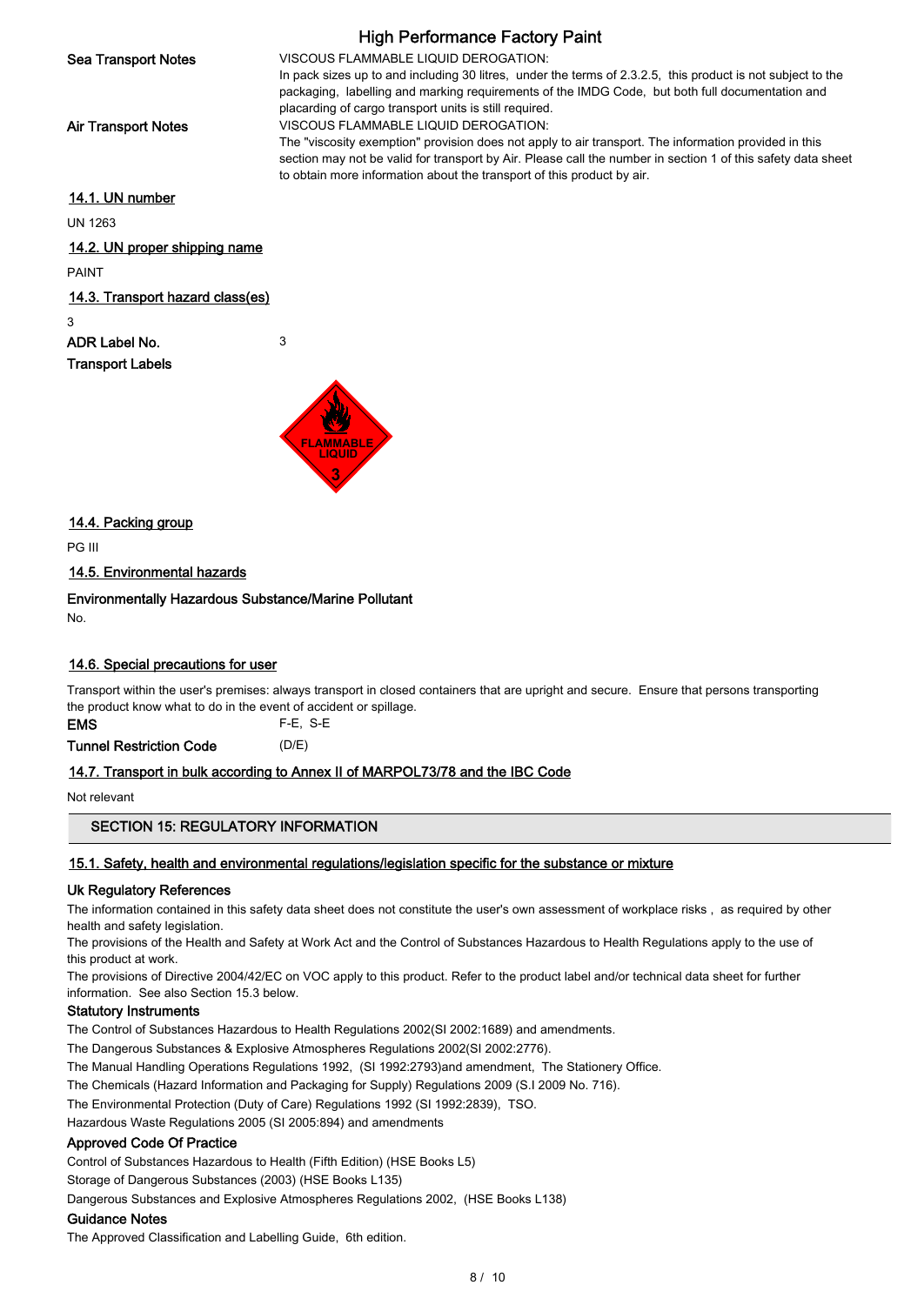COSHH Essentials: easy steps to control chemicals, HSG 193. HSE books. Control Guidance Sheets, which may be relevant to the particular conditions of use, can also be found in this publication.

Chemical Warehousing: Storage of Flammable Liquids in Containers(HSG51), HSE Books.

Storage: Packaged Dangerous Substances HSG71, HSE.

A Guide to Working with Solvents (INDG 272), HSE.

Spraying of Highly Flammable Liquids EH9.

Workplace Exposure Limits EH40.

#### EU Legislation

Regulation (EC) No 1907/2006 of the European Parliament and of the Council of 18 December 2006 concerning the Registration, Evaluation, Authorisation and Restriction of Chemicals (REACH), establishing a European Chemicals Agency, amending Directive 1999/45/EC and repealing Council Regulation (EEC) No 793/93 and Commission Regulation (EC) No 1488/94 as well as Council Directive 76/769/EEC and Commission Directives 91/155/EEC, 93/67/EEC, 93/105/EC and 2000/21/EC, including amendments. Regulation (EC) No 1272/2008 of the European Parliament and of the Council of 16 December 2008 on classification, labelling and packaging of substances and mixtures, amending and repealing Directives 67/548/EEC and 1999/45/EC, and amending Regulation (EC) No 1907/2006 with amendments.

# National Regulations

Workplace Exposure Limits 2005 (EH40)

# 15.2. Chemical Safety Assessment

No chemical safety assessment has been carried out.

#### 15.3 Paints Directive 2004/42/EC

VOC Content: EU limit for this product (Cat A/i) is: 500 g/litre This product contains a maximum 480 g/litre VOC.

#### SECTION 16: OTHER INFORMATION

#### General information

The product should not be used for purposes other than those shown in Section 1.

| <b>Revision Comments</b>         |                                                                                             |
|----------------------------------|---------------------------------------------------------------------------------------------|
| This is the first issue.         |                                                                                             |
| <b>Issued By</b>                 | <b>Product Steward</b>                                                                      |
| <b>Revision Date</b>             | 20 June 2013                                                                                |
| Revision                         | 1.00                                                                                        |
| <b>Risk Phrases In Full</b>      |                                                                                             |
| R <sub>10</sub>                  | Flammable.                                                                                  |
| R <sub>21</sub>                  | Harmful in contact with skin.                                                               |
| <b>R52</b>                       | Harmful to aquatic organisms.                                                               |
| R65                              | Harmful: may cause lung damage if swallowed.                                                |
| R37                              | Irritating to respiratory system.                                                           |
| R40                              | Limited evidence of a carcinogenic effect.                                                  |
| R43                              | May cause sensitisation by skin contact.                                                    |
| R66                              | Repeated exposure may cause skin dryness or cracking.                                       |
| R41                              | Risk of serious damage to eyes.                                                             |
| R51/53                           | Toxic to aquatic organisms, may cause long-term adverse effects in the aquatic environment. |
| <b>R67</b>                       | Vapours may cause drowsiness and dizziness.                                                 |
| <b>Hazard Statements In Full</b> |                                                                                             |
| H318                             | Causes serious eye damage.                                                                  |
| H <sub>226</sub>                 | Flammable liquid and vapour.                                                                |
| H312                             | Harmful in contact with skin.                                                               |
| H412                             | Harmful to aquatic life with long lasting effects.                                          |
| H304                             | May be fatal if swallowed and enters airways.                                               |
| H317                             | May cause an allergic skin reaction.                                                        |
| H336                             | May cause drowsiness or dizziness.                                                          |
| H335                             | May cause respiratory irritation.                                                           |
| <b>EUH066</b>                    | Repeated exposure may cause skin dryness or cracking.                                       |
| H351                             | Suspected of causing cancer.                                                                |
| H411                             | Toxic to aquatic life with long lasting effects.                                            |
|                                  |                                                                                             |